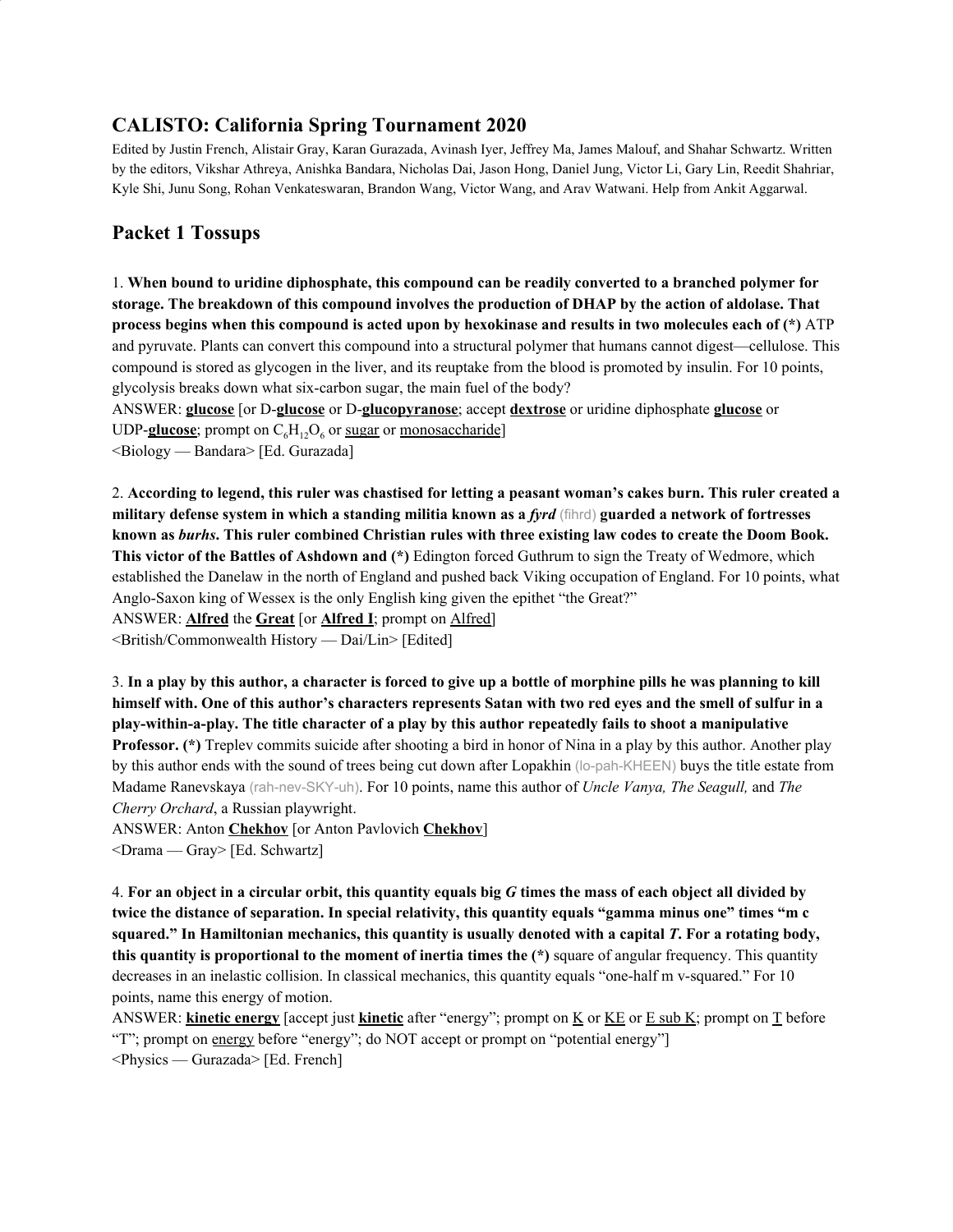5. A film about this event ends with a priest shouting the title phrase to Julien Quentin (ken-TAHN). The actions of Père Jacques (pair JACK) during this event were fictionalized in the 1987 film Au revoir les enfants (oh ruh-VWAR layz on-FON). In another film set during this event, a man tells his son that they are playing a game and he will win a tank if he earns one thousand points. That film is  $(*)$  Life is Beautiful. A film set during this event is in black and white except for a scene of a girl in a red coat. That film's protagonist hires thousands of people to protect them from Amon Göth (gurt). *Schindler's List* is set during, for 10 points, what genocide of Jews during World War II?

ANSWER: the **Holocaust** [or the **Shoah**; prompt on World War II before mention] <Film — Schwartz> [Edited]

6. Apocryphally, a king died of shock after several officials were killed in this city during a march on its New Town Hall. This city was home to the Taborite and Utraquist factions. During an event in this city, two officials were saved by the presence of horse manure. After that event, Frederick  $V$  (the fifth) fought the Battle **of (\*)** White Mountain near this city. The Hussite Wars were fought near this city. A war which was ended by the Peace of Westphalia started after officials in this city were thrown out of windows in one of this city's three "defenestrations." For 10 points, name this historical capital of Bohemia, the modern-day capital of the Czech Republic.

ANSWER: **Prague** [or **Praha**] <European History — Iyer> [Edited]

7. **In JavaScript, these things can be created using the** => ("arrow") **operator. Asynchronous examples of these things use callbacks. Python's** \_\_init\_\_ ("dunder" IN-it) **is one of these things. Anonymous inline examples of these things are called lambdas. Languages such as Clojure** ("closure") **and Haskell** (HASS-kuhl) **adhere to a programming (\*)** paradigm named for these things. Java's new keyword invokes a special kind of these things which initializes variables; that kind of these things are constructors. Recursive examples of these things call themselves. For 10 points, name these callable blocks of code that take parameters and return output. ANSWER: **function**s [or **method**s, or **arrow function**s, or **functional** programming paradigm, or recursive **function**s; accept **callback**s before mention; accept **lambda**s before mention; accept **constructor**s before mention] <Computer Science — Gurazada> [Edited]

8. A character with this job suggests using miniature bottles of scotch as game-pieces for draughts so that he **can get Captain Segura drunk. That character with this job avenges the death of Dr. Hasselbacher by shooting Carter. The vacuum salesman James Wormold takes this job in Graham Greene's novel (\*)** *Our Man in Havana*. A man with this job named George Smiley appears in a trilogy by John le Carré (luh car-RAY) beginning with the novel *Tinker, Tailor, Soldier,* this job. Another character with this job orders his martinis "shaken, not stirred." For 10 points, name this job held by Ian Fleming's character James Bond.

ANSWER: **spy** [or **secret agent** or **MI6 agent**; prompt on vacuum cleaner salesman by asking, "What other job does that character take?"]

<Long Fiction — Schwartz> [Ed. French]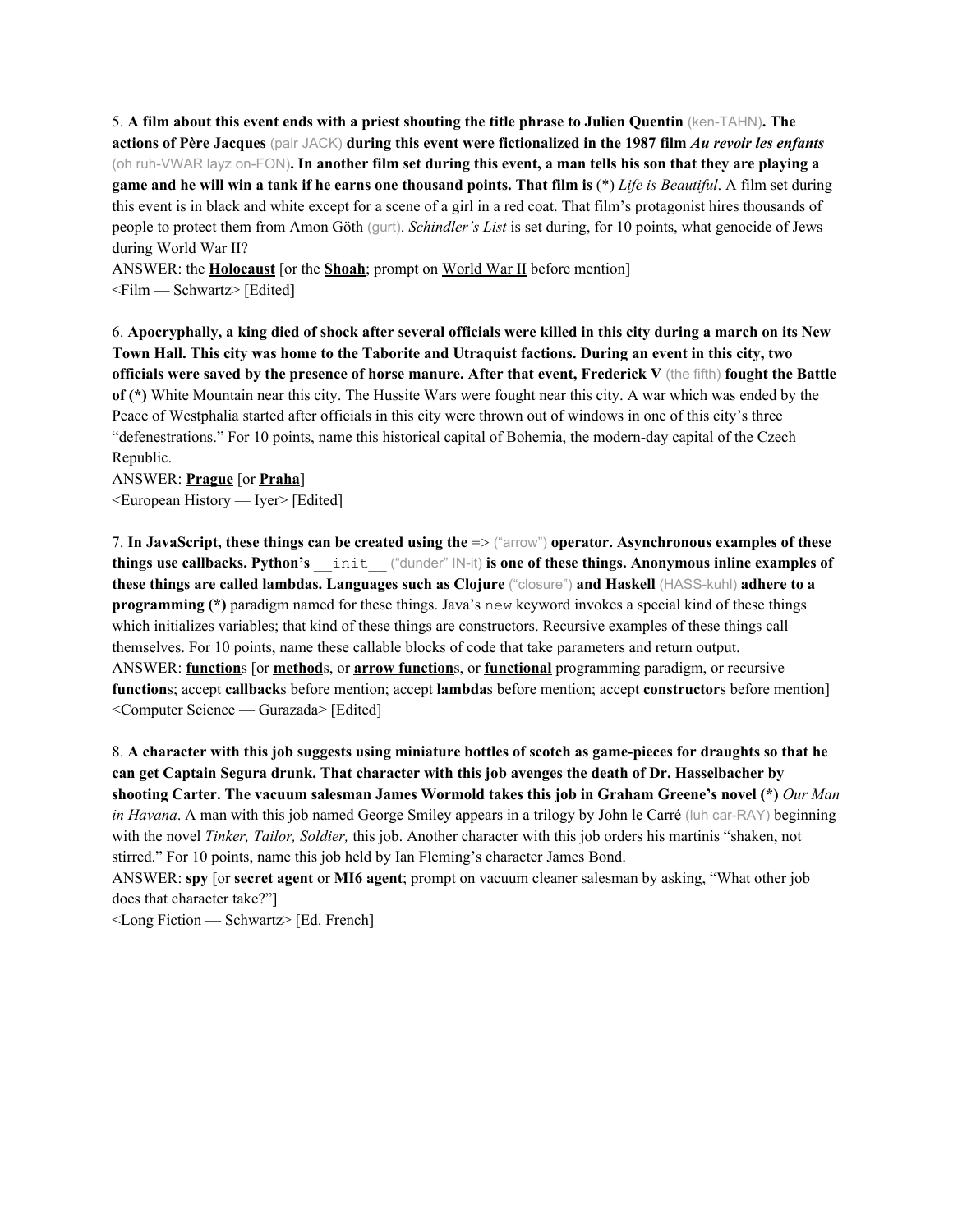9. **This artist's style was emulated by a group of Utrecht** (YOO-trekt) **painters led by Gerrit van Honthorst.** The color of the draperies matches that of the spewing blood in this artist's Judith Beheading Holofernes. This artist included the "Inspiration" and "Martyrdom" of a saint in a series of paintings for the (\*) Contarelli Chapel. A shaft of light illuminates a group of tax collectors in a painting by this artist in which Jesus extends his finger towards the title saint. For 10 points, name this Italian painter who pioneered the use of *chiaroscuro* (kee-AR-a-SKOOR-oh) in paintings such as *The Calling of Saint Matthew*.

ANSWER: Michelangelo Merisi da **Caravaggio** [or Michelangelo **Merisi**; do NOT accept or prompt on "Michelangelo"]

<Painting — Ma> [Ed. Malouf]

10. **In February 2019, the U.S. government controversially approved 810** ("eight-ten") **authorizations to share nuclear power secrets with this country. Senator Bob Corker authored an open letter to Donald Trump urging investigations into an October 2018 event in this country's Istanbul consulate. That event, which was allegedly carried out with a vat of acid and a (\*)** bone saw, was the killing of a Washington Post columnist from this country, Jamal Khashoggi (kah-"SHOW"-gee). Allegedly, Khashoggi's killing was ordered by this country's Crown Prince, Mohammad bin Salman. For 10 points, name this Middle Eastern country ruled by King Salman of the House of Saud.

ANSWER: Kingdom of **Saudi Arabia** [or al-Mamlakah al-ʻ**Arabīyah as-Su**ʻ**ūdīyah**] <Current Events — Gray> [Edited]

11. **J.J.C. Smart argued that one form of this theory engenders an irrational "worship" and "collapses" into another form of it. G.E. Moore's "ideal" form of this theory contrasts with Henry Sidgwick's "hedonistic" form. The repugnant conclusion is an objection to this theory, which has (\*)** "act" and "rule" types. This theory was founded by a thinker who devised a "felicific calculus," and a later advocate of this theory defined the "harm principle" in his essay *On Liberty*. For 10 points, name this consequentialist ethical theory which advocates "the greatest happiness for the greatest number," pioneered by Jeremy Bentham and John Stuart Mill.

ANSWER: **utilitarianism** [accept act **utilitarianism** or rule **utilitarianism** or ideal **utilitarianism** or hedonistic **utilitarianism**]

<Philosophy — French> [Edited]

12. Under one definition, a function from a set X to a set Y has this property if open subsets of Y are only **mapped from open subsets of X. That form of this property is possessed by all homeomorphisms and generalizes the epsilon-delta definition of this property to non-metrizable (\*)** topologies. A function with this property must attain every value between its minimum and its maximum, according to the intermediate value theorem. This property is implied by differentiability. If *f* has this property, then *f* of *a* is always equal to the limit of *f* of *x* as *x* approaches *a*. For 10 points, name this property of functions whose graphs can be drawn without lifting one's pencil.

ANSWER: **continuity** [or **continuous**; accept **uniform continuity** or **uniformly continuous**]  $\leq$ Math — Gray> [Ed. French]

13. The narrator of this novel is amazed when one group does not attack their employers despite having only rotten hippo meat to eat. A doctor in this novel tells the narrator to avoid "exposure to the sun" after measuring his skull. In this novel, a river on a map "charms" the narrator into travelling to a "whited **sepulchre" so that he can join the (\*)** Company. A post scriptum which reads "exterminate all the brutes" is found by this novel's narrator, who lies to an ivory trader's wife about her husband's last words, "the horror, the horror." For 10 points, name this novella about Marlow's quest to find Mr. Kurtz in the Congo, by Joseph Conrad.

#### ANSWER: *Heart of Darkness*

<Long Fiction — Schwartz> [Edited]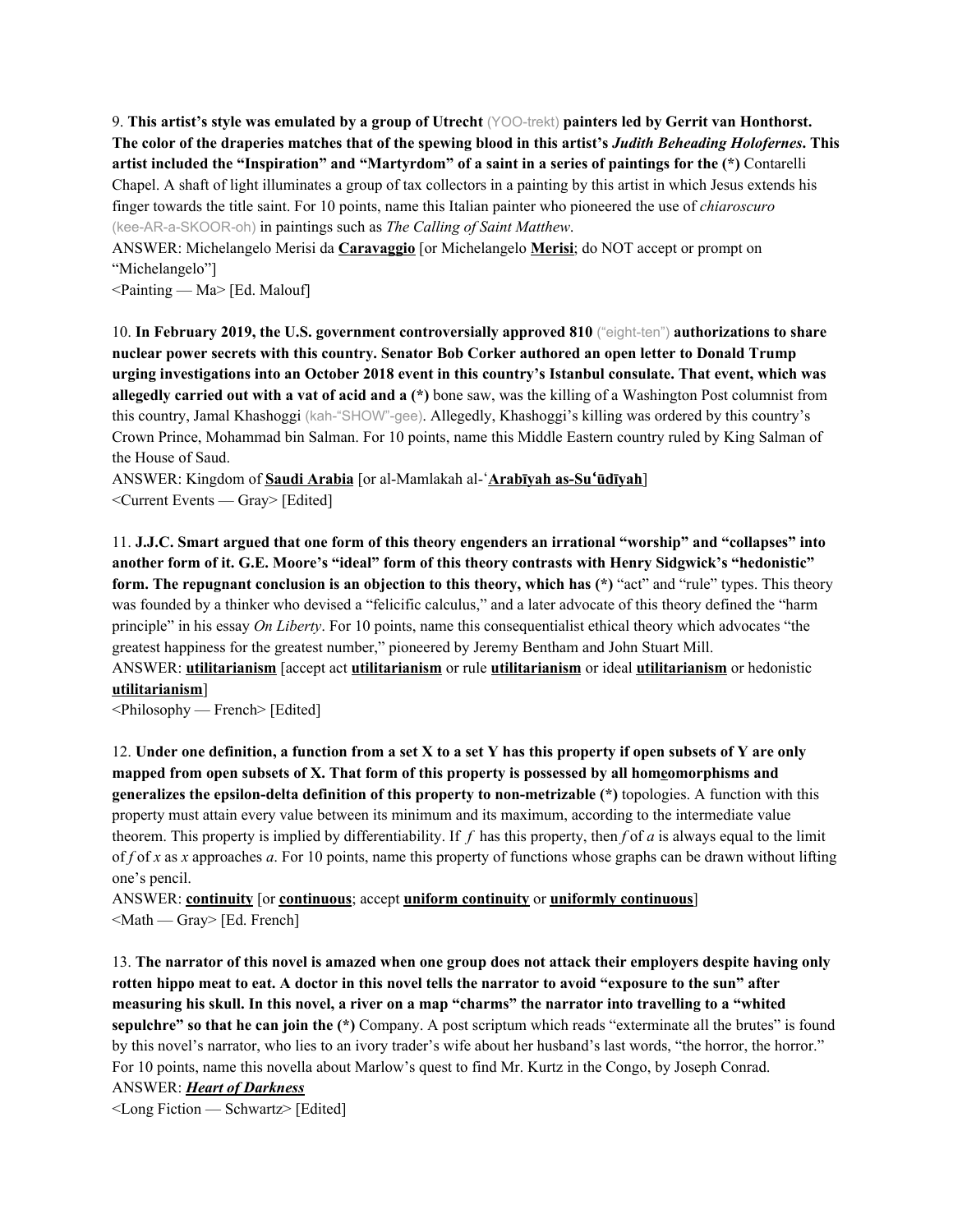14. **This president signed an executive order targeting queer government workers in the "Lavender Scare." The coup that ousted Jacobo Arbenz** (AR-benz) **was sponsored by this president in Operation PBSUCCESS** (P-B-"success"). **This president ended the bracero system by deporting a million Mexican immigrants in Operation Wetback. During this man's presidency, the democratically-elected (\*)** Mohammad Mossadegh (moh-SAH-deck) was deposed in Operation Ajax, which was carried out by this president's CIA Director, Allen Dulles (DULL-ez). This president signed the Federal-Aid Highway Act to create the interstate system. For 10 points, name this president of the United States from 1953 to 1961.

ANSWER: Dwight David **Eisenhower**

<US History — Shahriar> [Ed. French]

15. **This composer's travels inspired chamber compositions titled "souvenirs" like the violin and piano piece** *Souvenir d'un lieu cher* ("souvenir" dun lyoo "chair") **and the string sextet** *Souvenir de Florence* ("souvenir" duh flo-RAHNS)**. A** *fortissimo* **french horn fanfare opens this composer's Piano Concerto No. 1 in B-flat minor, which was championed by (\*)** Nicolai Rubinstein. This composer died soon after premiering his B minor sixth symphony, which due to French mistranslation is nicknamed *Pathétique* (pah-THAY-teek). This composer used "La Marseillaise (mar-SAY-ez)" to represent the invading French Army in a piece that includes celebratory cannon fire. For 10 points, name this Russian composer of the *1812 Overture*.

ANSWER: Pyotr Ilych **Tchaikovsky**

<Classical Music — Ma> [Edited]

16. One poem in this collection claims that "the sun will not harm you by day, nor the moon by night." Another poem in this collection states that God "will command his angels concerning you" and "they will lift you up in their hands." A group of fifteen poems in this collection is known as the Song of Ascents. In a poem **in this collection, the speaker "will fear no (\*)** evil" even though he "walks through the darkest valley." In that poem, the speaker "will not want" because "the Lord is my shepherd." For 10 points, name this collection of 150 poems which forms the longest book in the Bible.

ANSWER: Book of **Psalm**s [accept **Tehilim**]  $\leq$ Religion — Gray> [Ed. Dai]

17. While in exile, this leader wrote a text that explains his republican principles and claims that "a state too **expensive in itself… eventually decays." This leader and Andrés Béllo convinced Francisco de Miranda to** return from exile and take power in a coup. This author of the Letter from Jamaica returned from exile to **gain victory at the Battle of (\*)** Carabobo. This leader met with José de San Martin at the Guayaquil (guy-a-KEEL) conference, and he created the state of Gran Colombia. For 10 points, name this leader of most of the independence movement in South America, known as "The Liberator."

ANSWER: Simon **Bolivar**

<Latin American History — Iyer> [Edited]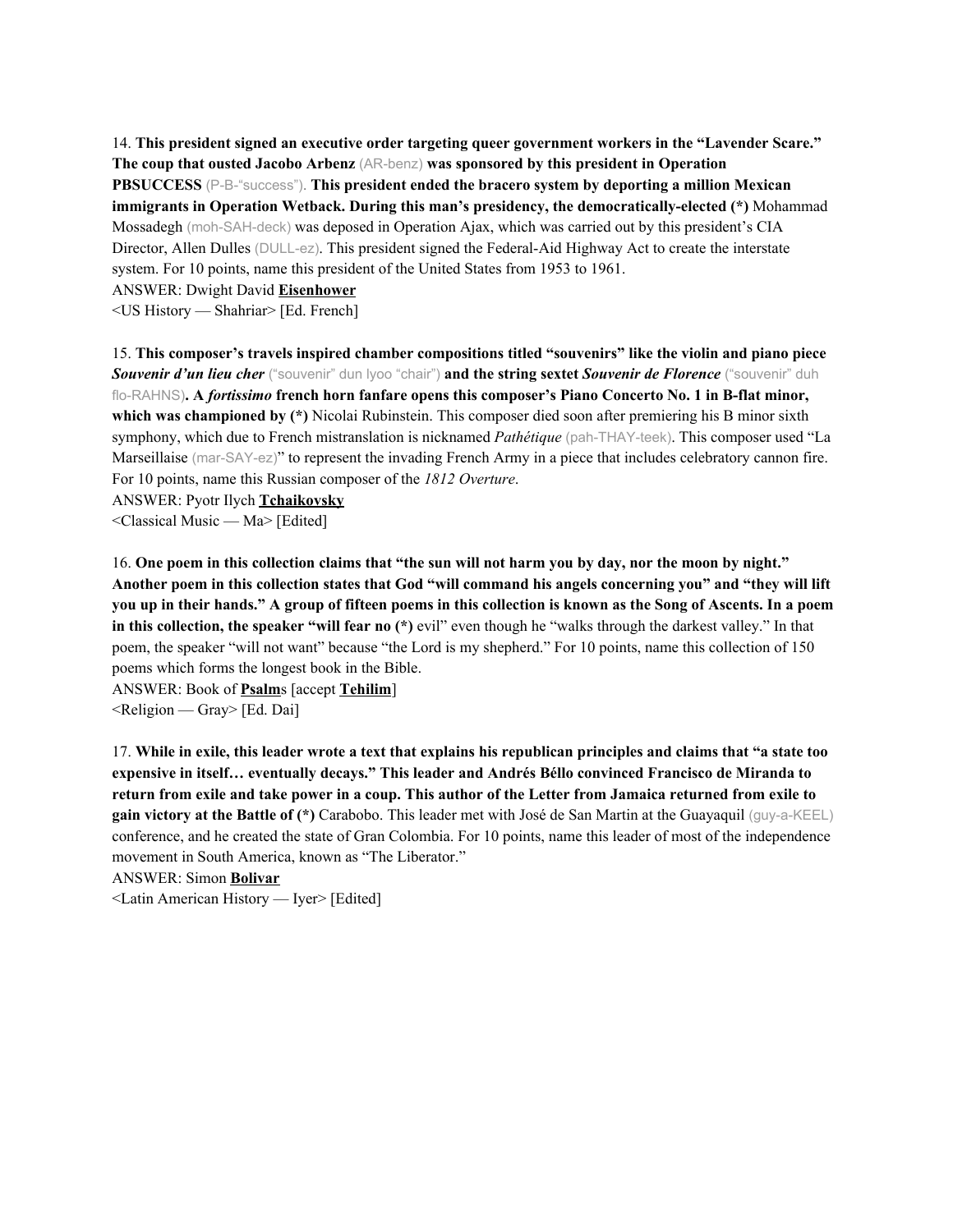18. In the presence of a ligand, one of these structures splits into the high-energy level "e-sub-g" and the **low-energy level "t-sub-two-g." These structures can be approximated using the self-consistent field method** developed by Hartree. One type of these structures is indexed with symbols like "x-y" and "x-squared minus **y-squared." Within a molecule, these structures combine to form (\*)** "hybrid" structures that match the predictions of VSEPR ("vesper") theory. These structures are filled in an order that maximizes the spin of the subshell, according to Hund's rule. For 10 points, name these regions of an atom in which it is probable to find an electron, which are labeled s, p, d or f.

ANSWER: atomic **orbital**s [accept s **orbital**s or p **orbital**s or d **orbital**s; accept hybrid **orbital**s] <Chemistry — Gurazada> [Ed. French]

19. A work in this language describes "the tail of a black fish" on a woman before reassuring the reader that **"even Homer" makes mistakes on occasion. Another poem in this language describes "a monument more** lasting than bronze" which will be "higher than the Pyramids." An epic in this language begins (\*) "I sing of arms and the man" and follows a character who, upon recognizing the belt of Pallas, decides to kill Turnus. That epic in this language follows a hero who abandons Dido after escaping the sack of Troy. For 10 points, name this language used by Horace, Virgil, and other ancient Romans.

ANSWER: **Latin** [or lingua **latīna**]

<Poetry — Schwartz> [Ed. French]

20. This product's logo is the subject of the "greatest advertising coup in history" in the short story "Watch this Space." To avoid copyright infringement, Ray Davies flew six thousand miles to rerecord one word in a **Kinks song that mentions this product. This product's company was the first Olympic sponsor. Variants of this product include a failed (\*)** "New" type and a clear version requested by Georgy (GYOR-ghee) Zhukov so as to resemble vodka. This product is named after the sources of two ingredients in its original formulation, caffeine and cocaine. For 10 points, name this carbonated beverage with an iconic white-on-red cursive logo. ANSWER: **Coca-Cola** [or **Coke**; prompt on soda or pop] <Mixed/Other — Gray> [Edited]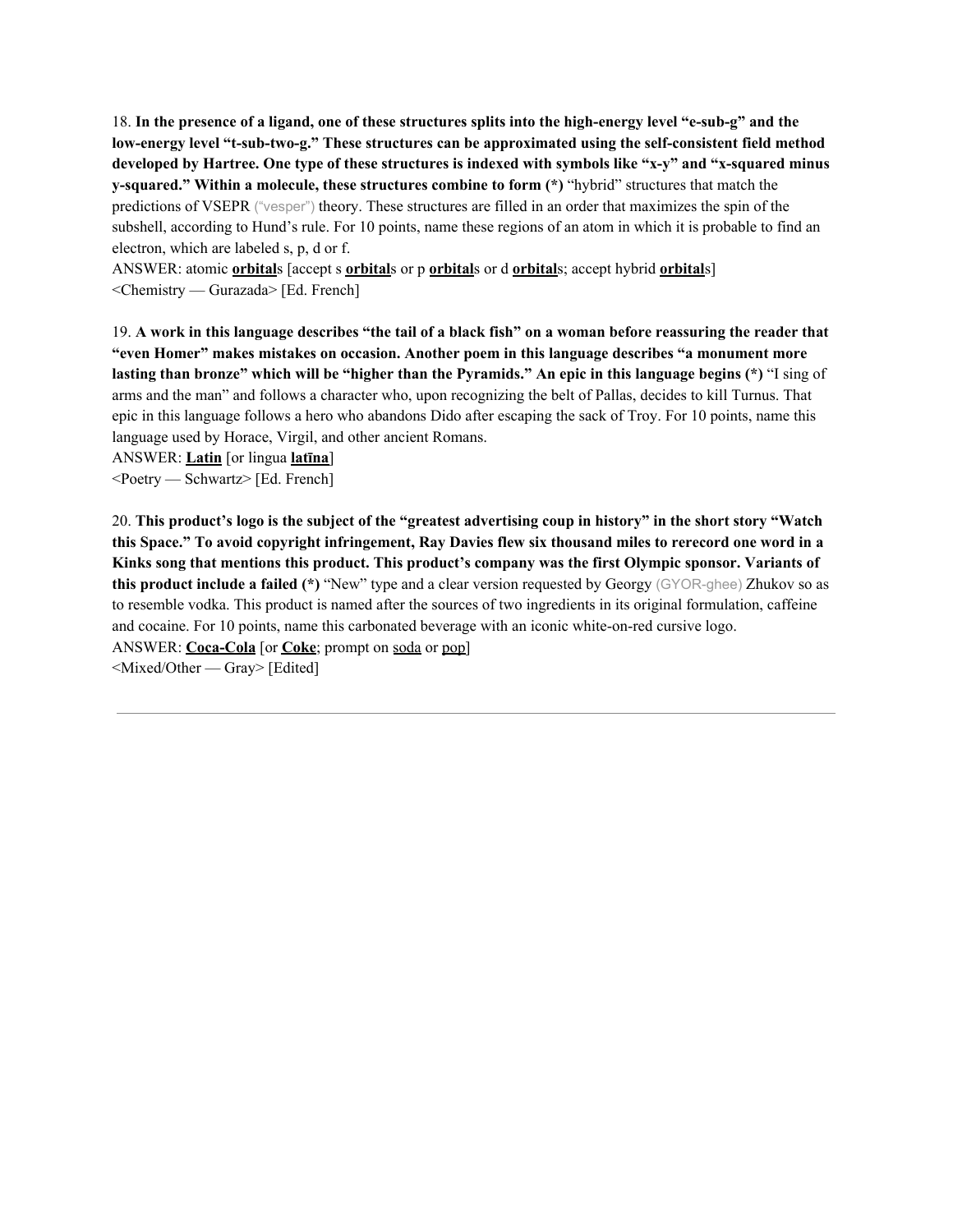## **Packet 1 Bonuses**

1. This composer's *Faschingsschwank aus Wien* (fash-ing-shvank aus VEEN) quotes "La Marseillaise (mar-SAY-ez)" in its first movement. For 10 points each:

[10] Name this composer. His many suites of piano pieces include *Papillons* (pa-pi-YON), *Kinderszenen* (kin-der-ZEN-en), and *Kreisleriana* ("cry"-sler-ee-AH-na), which was dedicated to Frederic Chopin.

ANSWER: Robert **Schumann** [or Jean-Baptiste Nicolas Robert **Schumann**]

[10] Schumann's works of this type include both his first and his last, which is named for "Geister," or ghosts. Ludwig van Beethoven based a work of this type off a waltz by Anton Diabelli.

ANSWER: theme and **variation**s [or *tema con variazioni* or **variation** on a theme; accept *Geistervariationen* or Diabelli **Variations**]

[10] The opening flourish of Schumann's A minor Piano Concerto may have inspired the similar opening flourish of this Norwegian composer's A minor Piano Concerto. His *Peer Gynt* (peer ghint) contains "In the Hall of the Mountain King."

ANSWER: Edvard **Grieg** [or Edward Hagerup **Grieg**]

<Classical Music — Gurazada> [Edited]

2. Glaucus became a god of this domain after becoming immortal by eating a magical herb. For 10 points each: [10] Name this domain. A group of nymphs called the Nereids (NEER-ee-ids) were daughters of a deity known as the "Old Man" of this domain.

ANSWER: the **sea** [or the **ocean** or *thalatta*; accept specific seas such as the **Aegean** or **Mediterranean**; accept **fishermen**]

[10] That "Old Man of the Sea" is Nereus (NEE-ree-us), who may be the same deity as this other "Old Man of the Sea." This deity who slept at mid-day on the island of Pharos could see the future and change shape.

ANSWER: **Proteus**

[10] Menelaus (men-uh-LAY-us) asked Proteus how to get back home when returning home from this war, which he and the rest of Greece fought to recapture his wife, Helen.

ANSWER: the **Trojan** War

<Mythology — French> [Edited]

3. A burette with a stopcock is often used to dispense solution in this technique. For 10 points each:

[10] Name this technique, in which a solution of known concentration is incrementally reacted with an analyte (an-ul-ITE) to measure the analyte's concentration. A common type of this technique depends on the neutralization reaction between an acid and a base.

ANSWER: **titration** [or **titrimetry** or **volumetric analysis** or **titration**; accept acid-base **titration** or acid-base **titrimetry** or **alkalimetry** or **acidimetry**]

[10] When titrating a weak acid with a strong base, the pH of the solution is equal to the pKa of the acid at this point. The concentration of acid is equal to the concentration of conjugate base at this point.

ANSWER: **half-equivalence** point [or **halfway** point; accept any answer that describes a point in the titration that occurs halfway to the equivalence point; do NOT accept or prompt on "equivalence point"]

[10] Zeta potential titration can be used to find the isoelectric point of these systems. When their zeta potential is close to zero, these systems are highly unstable and tend to coagulate.

ANSWER: **colloid**s [prompt on emulsions with "emulsions are a subtype of what more general class of systems?"] <Chemistry — Iyer> [Ed. Gurazada]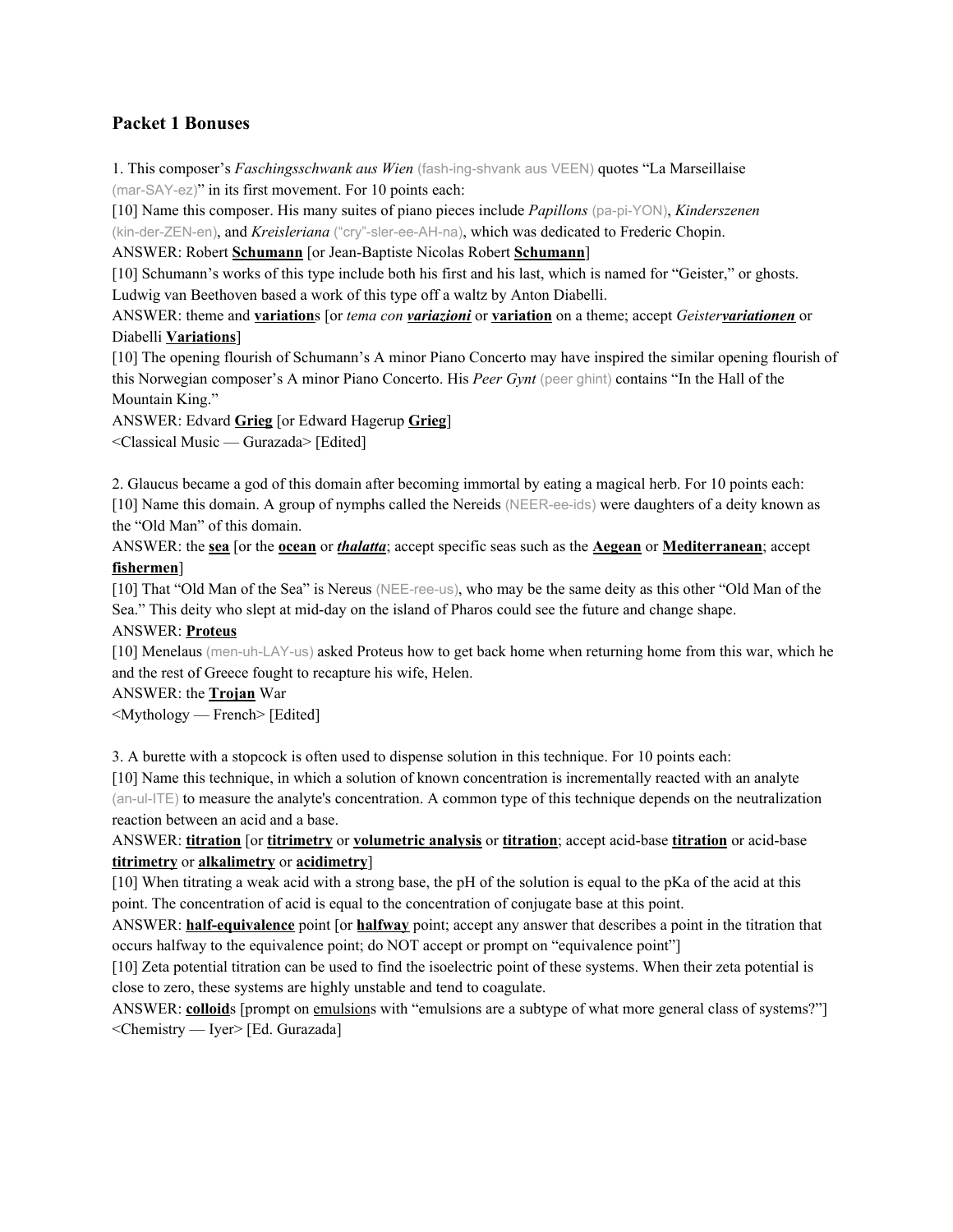4. For 10 points each, name some forms used in Persian poetry:

[10] This form, usually translated as "quatrain," consists of four lines with an AABA (A-A-B-A) rhyme scheme. The lines "A Book of Verses underneath the Bough / A jug of wine, a loaf of bread, and thou" originate from a collection titled for this form by Omar Khayyam (kai-YAWM).

ANSWER: *ruba'i* (roo-bah-EE) [or *ruba'iyat*; accept *Rubaiyat of Omar Khayyam*]

[10] Rumi wrote around twenty-five thousand "spiritual" verses in this form in his *Masnavi*. In English poetry, this verse form simply consists of two paired lines.

ANSWER: **couplet**s [accept rhyming **couplet**s or *Spiritual Couplets*]

[10] This form of poetry consists of around ten thematically disparate couplets, which are linked by a rhyming phrase called the *radif* (ra-DEEF). Urdu poet Mirza Ghalib wrote many poems in this form, and they are often addressed to the poet's beloved.

ANSWER: **ghazal**

<Poetry — Iyer> [Ed. French]

5. This event began when the offices of Rabochi Put were forced to close. For 10 points each:

[10] Name this event which ended when the Aurora fired a blank shot to signal the capture of the Winter Palace. John Reed chronicled this event in his eyewitness account, *Ten Days that Shook the World*.

ANSWER: **October Revolution** [or **Bolshevik Revolution**; prompt on November Revolution; prompt on Russian Revolution; do NOT accept or prompt on "February Revolution"]

[10] This leader of the Bolsheviks became the first leader of the Soviet Union after the October Revolution. He was succeeded by Joseph Stalin.

ANSWER: Vladimir Iliyich **Lenin** [or Vladimir Iliyich **Ulyanov**]

[10] This leader of the Red Army during the October Revolution was killed using an ice pick in 1940 by Ramon Mercader.

ANSWER: Leon **Trotsky** [or Lev Davidovich **Bronstein**]

<World History — Iyer> [Edited]

6. Voltage-gated examples of these proteins are instrumental in creating an action potential. For 10 points each: [10] Name these proteins which completely span the cell membrane. These proteins allow ions to cross the cell membrane with no energy input.

ANSWER: ion **channel**s [or **channel** proteins or voltage-gated ion **channel**s]

[10] Ion channels perform the "passive" form of this task. This task, which can also be "active," involves substrates crossing the cell membrane.

ANSWER: **transport** [accept active **transport** or passive **transport**]

[10] This toxin functions by blocking voltage-gated sodium ion channels, thus stopping action potentials from occurring. This toxin is found in raw pufferfish.

ANSWER: **tetrodotoxin** [or **TTX**]

<Biology — Gurazada> [Edited]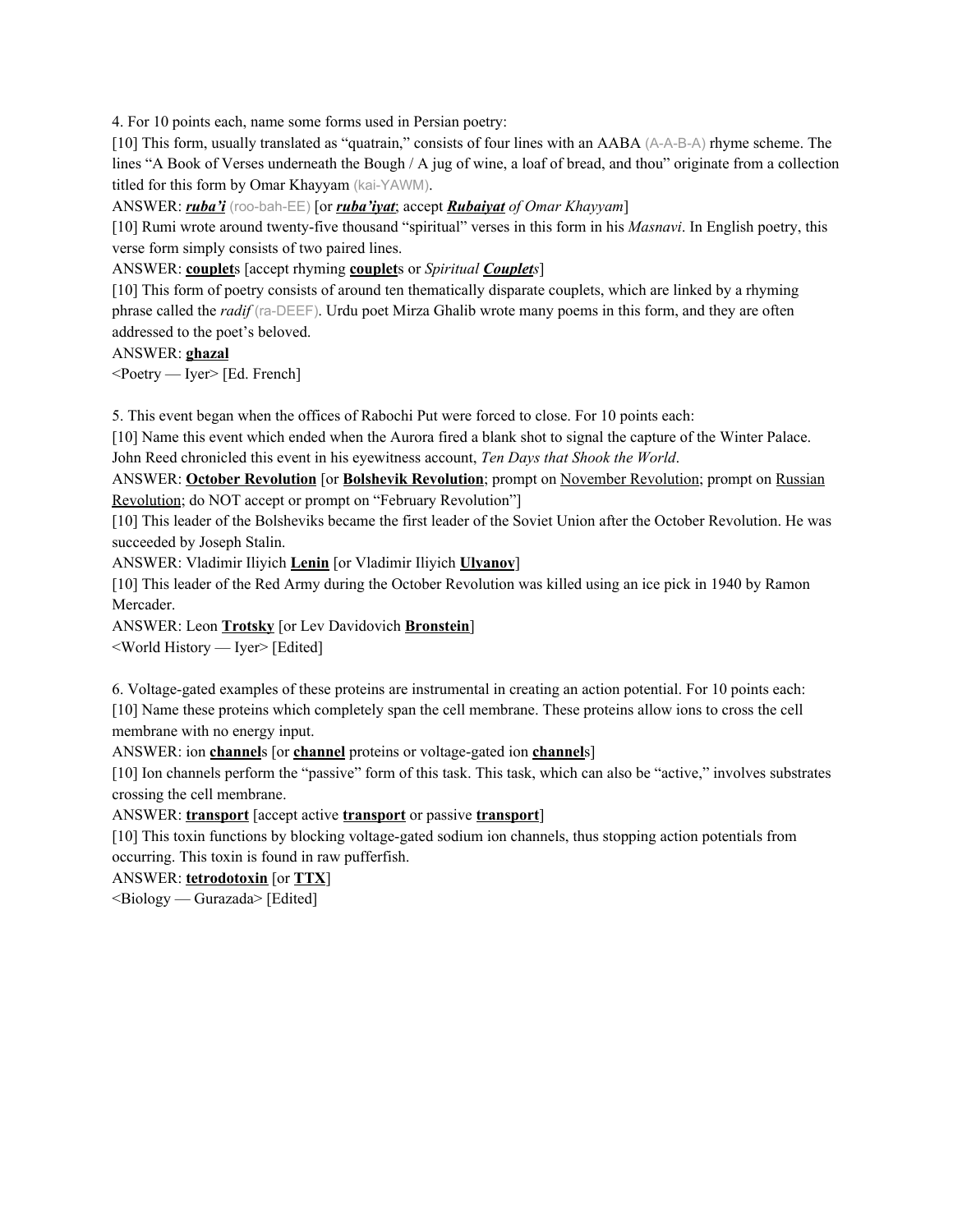7. This author wrote that "there is no there, there" in reference to her home city of Oakland. For 10 points each: [10] Name this author, who coined the term "Lost Generation" to describe disillusioned American expatriates who settled in Europe after World War I. This author also wrote an "autobiography" about her lover, Alice B. Toklas. ANSWER: Gertrude **Stein**

[10] This author wrote about his life in Paris as part of the Lost Generation in his memoir *A Moveable Feast.* He also wrote *The Old Man and the Sea* and "Hills Like White Elephants."

## ANSWER: Ernest **Hemingway**

[10] This novel by Ernest Hemingway has the epigraph "you are all a lost generation." In this novel, the impotent Jake Barnes romantically pursues Lady Brett Ashley through Pamplona.

## ANSWER: *The Sun Also Rises*

<Long Fiction — Schwartz> [Edited]

8. For 10 points each, answer the following about penguins:

[10] Most penguins live on this coldest continent, which is home to formations such as the Ross Ice Shelf.

## ANSWER: **Antarctica**

[10] This species of Antarctic penguin breeds during the winter; females of this species lay a single egg per season, which males then balance on their feet while the females go on a long march across the ice to hunt.

## ANSWER: **emperor** penguins [or *Aptenodytes forsteri*]

[10] This medium-sized penguin species was named after the wife of the explorer who discovered them, Jules Dumont d'Urville (doo-MONT der-VEEL). Members of this species can be distinguished by the white ring surrounding their eyes.

ANSWER: **Adélie** (ah-DAY-lee) penguins [or *Pygoscelis adeliae*] <Geography — Venkateswaran> [Edited]

9. Utilities are a common example of the "natural" form of this market structure. For 10 points each:

[10] Name this market structure in which there is only one producing firm.

ANSWER: **monopoly** [accept natural **monopoly**]

[10] A monopoly will have the maximum value of 10,000 on this index, which measures the competition in a given industry. This index is given by the sum of the squares of the market share of each firm, expressed as a percent.

## ANSWER: **Herfindahl**-Hirschman Index [or **HHI**]

[10] In a monopoly, a rationally-acting firm will maximize profits by producing at the output where these *two* quantities are equal.

ANSWER: **marginal revenue** and **marginal cost** [accept in either order; prompt on MR and MC] <Economics — Shahriar> [Ed. French]

10. The Jiaqing (ja-cheeng) Emperor's refusal to recognize this country as the successor of the ancient Nanyue Kingdom resulted in its modern name. For 10 points each:

[10] Name this country home to the Le and Nguyen (nwin) Dynasties that governed from this country's modern day city of Hue. In later years, this country was led from Hanoi.

ANSWER: **Vietnam** [accept **Namviet**]

[10] Long before the Jiaqing Emperor's refusal, these two sisters led a rebellion against their Han Chinese occupiers. They are considered the national heroines of Vietnam.

ANSWER: **Trung** sisters [or **Tru'ng** Trắc and **Tru'ng** Nhi]

[10] This man ordered three failed invasions of the Tran Dynasty's Dai Viet state, one of which was led by his son Toghan. The invasions of Japan he ordered also resulted in failure due to divine winds or *kamikaze*.

ANSWER: **Kublai** Khan [or **Hubilie**; accept Emperor **Shizu** of Yuan]

<Asian History — Iyer/Ma> [Ed. Ma]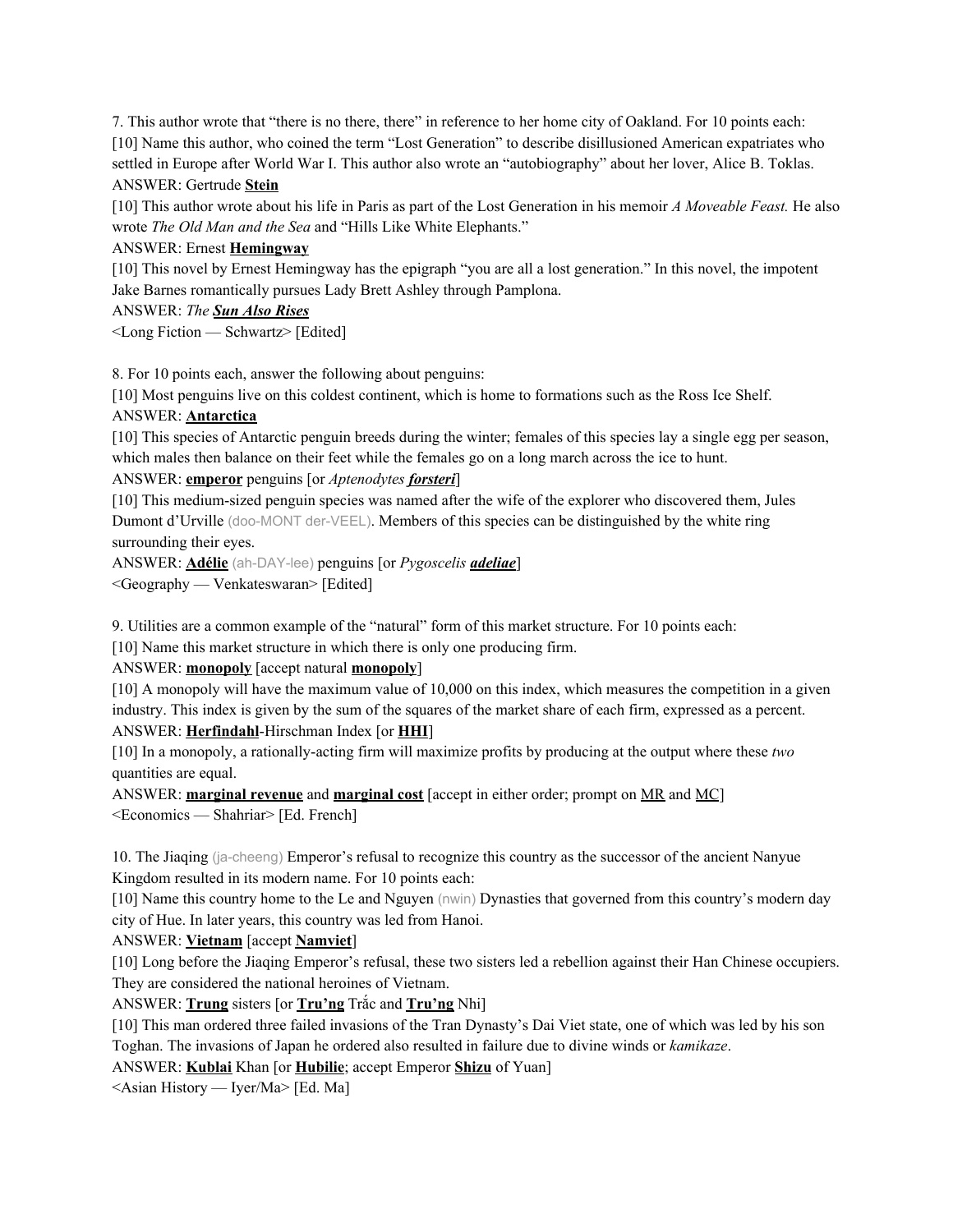11. In early New Orleans jazz, this section often included a tuba and a banjo. For 10 points each:

[10] Name this band section that contains mostly low-pitched instruments or instruments that play chords. In most swing bands, this section includes guitar, piano, upright bass, and a percussion instrument.

### ANSWER: **rhythm** section

[10] The percussion instrument in the rhythm section is this instrument, which was played by Buddy Rich and Chick Webb. This instrument is played with two sticks.

## ANSWER: **drum**s [or **drum** set]

[10] This musician plays a loud drum solo to begin Benny Goodman's rendition of "Sing, Sing, Sing." In 1952, this drummer played a drum battle against Buddy Rich in Carnegie Hall.

## ANSWER: Gene **Krupa**

<Jazz — French> [Edited]

12. One of these beings, Watatsumi, is sometimes equated to Ryujin, the god of the sea. For 10 points each:

[10] Name these spirits of nature. One of these spirits, Ninigi, is the great grandfather of Emperor Jimmu, while another one of these spirits, Hachiman, functions as the god of war.

ANSWER: **kami** [prompt on BUT DO NOT REVEAL Shinto gods or Shinto spirits or Shinto deities] [10] Kami are worshipped by members of this traditional religion of Japan. The holiest shrine in this religion is the Ise (ee-say) Grand Shrine, which is dedicated to Amaterasu.

## ANSWER: **Shinto**ism [or **kami-no-michi]**

[10] People entering Shinto shrines pass under these sacred gates. They are said to be the boundary between the sacred space of the temple and the normal space outside of it.

#### ANSWER: **torii**

<Religion — Venkateswaran> [Edited]

13. The wobble method for detecting these objects infers their existence from periodic shifts in a star's radial velocity. For 10 points each:

[10] Name these objects. These objects are called "hot" if they orbit close to the center of their system, like Gliese (GLEE-zuh) 436 b.

ANSWER: **exoplanet**s [or **extrasolar planet**s; prompt on planets; prompt on hot Jupiters or hot Neptunes with "those are a subclass of what more general class of object?"]

[10] A recent spike in the number of known exoplanets is the result of the space telescope named for this astronomer, who discovered three laws of planetary motion now named after him.

ANSWER: Johannes **Kepler** [accept **Kepler** Space Telescope]

[10] The Kepler telescope detects exoplanets using this method. This method calculates the period and size of an exoplanet from the dips in a star's light curve caused by this method's namesake process.

ANSWER: **transit** photometry [or **transit**; accept **transit** method; prompt on photometry]

<Astronomy — Gurazada> [Ed. French]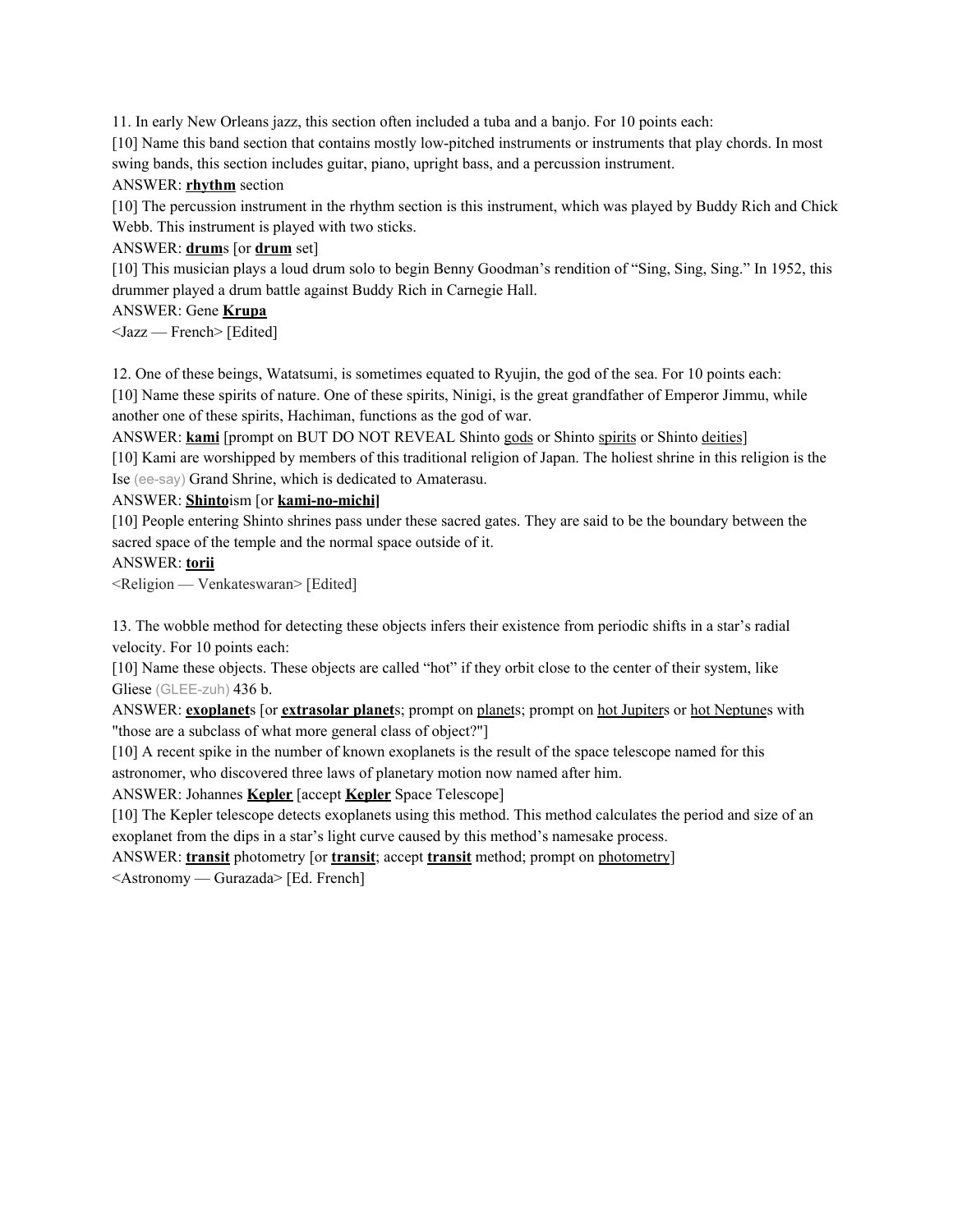14. The title character of this play is cursed to be forgotten by her husband due to the machinations of the short-tempered sage Durvasa. For 10 points each:

[10] Name this play by Kālidāsa (kaa-lee-daa-suh). In this play, Dushyanta (doo-shyun-tuh) overcomes the curse by recalling his wife's signet ring after it is found in the belly of a fish.

ANSWER: *The Recognition of Shakuntala* [or *The Sign of Shakuntala* or *The Recognition of Shakuntalam* or *The Sign of Shakuntalam* or *Abhijnanashakuntala* or *Abhijñānaśākuntalam* or *Abhijñāna Shākuntalam*]

[10] Kālidāsa wrote *The Recognition of Shakuntala* in this ancient Indian language. Valmiki used this language to write the *Ramayana*.

ANSWER: **Sanskrit**

[10] This author described "blossoms of spring" in an epigram about Shakuntala. *Shakuntala*'s prologue inspired the prologue of a play by this author in which a scholar strikes a deal with the demon Mephistopheles.

ANSWER: Johann Wolfgang von **Goethe** (GUR-tuh)

<Drama — Schwartz> [Edited]

15. This woman pushed for the replacement of Robert Lansing during a period of "stewardship" that she undertook with Cary Grayson. For 10 points each:

[10] Name this First Lady, who was called the "Acting President" over a period of seventeen months during which her husband was incapacitated with a stroke.

ANSWER: **E**dith **Wilson** [or Edith **Bolling** or Edith **Galt**; prompt on Wilson]

[10] Woodrow Wilson suffered his stroke in 1919 while on a speaking tour promoting the Treaty of Versailles, which ended this war.

ANSWER: **World War I** [or the **First World War** or the **Great War**]

[10] Woodrow Wilson's stroke and the subsequent stewardship of Edith Wilson helped inspire this amendment which, among other things, defines the line of succession and allows the cabinet to declare the president unfit for office.

ANSWER: **Twenty-Fifth** Amendment [or Amendment **25**]

<US History — Gray> [Edited]

16. The title of this series was taken from Franklin D. Roosevelt's 1941 State of the Union Address. For 10 points each:

[10] Name this series of paintings created in 1943. The "from want" entry in this series depicts a woman placing a turkey on a Thanksgiving table.

ANSWER: *The Four Freedoms*

[10] The *Four Freedoms* were painted by this American artist who also painted many covers for the *Saturday Evening Post*. He depicted U.S. Marshals escorting an African-American girl in *The Problem We All Live With.* ANSWER: Norman **Rockwell** [or Norman Percevel **Rockwell**]

[10] Rockwell was influenced by this American art movement of the 1930s. Grant Wood's *American Gothic* exemplifies this movement's realist depictions of rural life.

ANSWER: American **Regionalism**

<Painting — Li> [Ed. Malouf]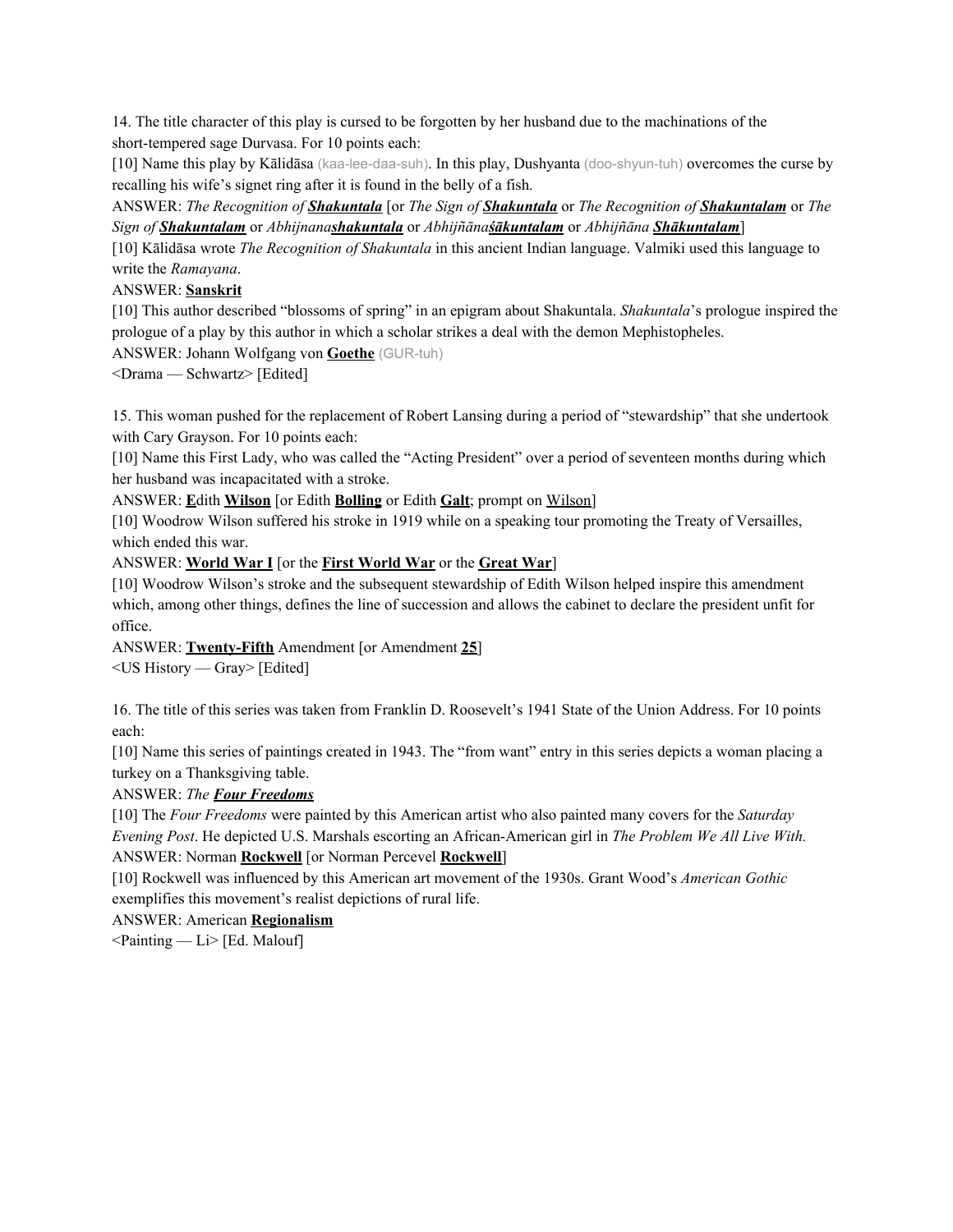17. When the moment generated by this force and gravity is self-righting, then a body is statically stable. For 10 points each:

[10] Name this force. This force is proportional to displaced volume, according to Archimedes' principle. ANSWER: **buoyant** force [or **buoyancy**; accept **upthrust**]

[10] By Archimedes's principle, buoyant force equals displaced volume times little-*g* times this quantity for the fluid. This quantity equals mass per unit volume.

ANSWER: fluid **density**

[10] In this approximation, fluid density is assumed to be constant with respect to time. This approximation can be expressed with the equation "del dot v equals zero."

ANSWER: **incompressible** flow [or **incompressibility**; prompt on divergenceless velocity or divergenceless flow or answers indicating a flow or velocity with zero divergence]

<Physics — Gurazada> [Ed. French]

18. After this character is asked by a dying former teacher to shoot him, this character responds by saying "do it yourself" and tossing a gun onto the ground. For 10 points each:

[10] Name this character who is freed from working in a meth lab for Jack Walker's gang by a character driving a car mounted with a machine gun. This character drives away near the end of that series finale, "Felina."

#### ANSWER: Jesse **Pinkman** [or **Jesse**]

[10] Jesse Pinkman is a character on this AMC show, which follows the lung cancer-stricken Walter White's transformation into the meth kingpin "Heisenberg."

## ANSWER: *Breaking Bad*

[10] Jesse's fate after the finale of *Breaking Bad* was addressed in this spin-off movie. This movie starts immediately after "Felina" with Jesse behind the wheel of its title car and ends by mirroring that scene with Jesse safe in Alaska.

ANSWER: *El Camino: A Breaking Bad Movie* <Pop Culture — Schwartz> [Ed. Gray]

19. For 10 points each, answer the following about the general Belisarius:

[10] Belisarius spearheaded the reconquest of Ostrogothic Italy under this Byzantine Emperor, who was denoted "the Great." He is best known for his namesake legal code, which revised and clarified centuries of previous Roman law.

ANSWER: **Justinian** I [or **Justinian** the Great or Flavius Petrus Sabbatius **Iustinianus** Augustus]

[10] Belisarius put down the Nika (NAI-kuh) Riots, which were sparked by the Blues and the Greens, factions that supported participants in these events. These events took place in the Hippodrome and often involved vehicles called quadriga.

## ANSWER: **chariot** races

[10] At the Battle of Dara, Belisarius defeated forces under this empire, who were known for their heavy armored horsemen called *cataphracts*. Later, the Byzantine Empire established the Eternal Peace with its leader Khosrau I (KHOO-shuh-roo "the first").

ANSWER: **Sassanids** [or **Sasanian** Empire]

<Ancient/Classical History — Hong> [Edited]